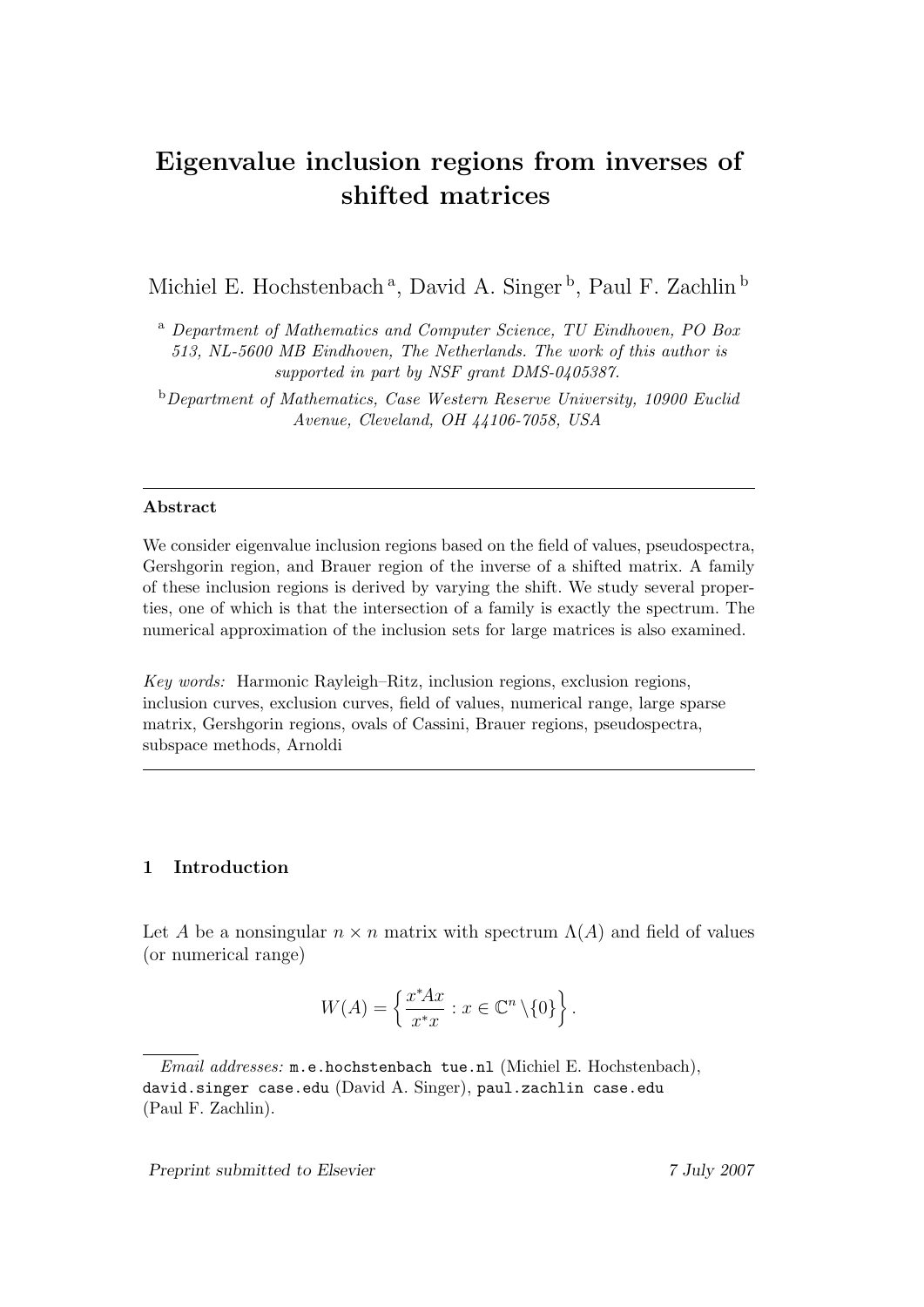While it is well known that  $\Lambda(A) \subseteq W(A)$ , it was noted in [7,8] that we also have

$$
\Lambda(A) \subseteq W(A) \cap \frac{1}{W(A^{-1})}.\tag{1}
$$

Here  $1/W(A^{-1})$  is interpreted as the set

$$
\frac{1}{W(A^{-1})} := \left\{ \frac{1}{z} : z \in W(A^{-1}) \right\}.
$$

In this paper we will, inspired by the harmonic Rayleigh–Ritz technique, consider generalizations of (1) and study their properties. Section 2 briefly reviews harmonic Rayleigh–Ritz approach, mentioning some new results. In Section 3 eigenvalue inclusion regions based on the field of values of the inverse of a shifted version of the matrix are introduced. We characterize the spectrum of a matrix in a new way as the intersection of a family of these inclusion regions. Sections 4 and 5 focus on inclusion regions derived from Gershgorin and Brauer regions, and pseudospectra of shift-and-invert matrices. The practical subspace approximation of some of the introduced sets for large matrices is considered in Section 6. We give a few examples of the techniques in Section 7 and give some conclusions in Section 8. For other results on inclusion regions see, e.g., [1].

# 2 Harmonic Rayleigh–Ritz and fields of values

The sets  $W(A)$  and  $1/W(A^{-1})$  have close connections with eigenvalue approximations from subspaces. Indeed,  $W(A)$  can be seen as the set of all possible Ritz values from a one-dimensional subspace; see, e.g., [12] or also [3]. As was noted in [3], in view of

$$
\left\{\frac{x^*x}{x^*A^{-1}x} : x \neq 0\right\} = \left\{\frac{y^*A^*Ay}{y^*A^*y} : y \neq 0\right\},\tag{2}
$$

the set  $1/W(A^{-1})$  is exactly the set of all possible harmonic Ritz values with target  $\tau = 0$  from a one-dimensional subspace, as we will now briefly review.

The harmonic Rayleigh–Ritz technique [9–11] was introduced to better approximate interior eigenvalues using subspace methods near a given target  $\tau \in \mathbb{C}$ . Consider the standard eigenvalue problem  $Ax = \lambda x$ , and let U be a low dimensional search space for an eigenvector  $x$  with associated search matrix U of which the columns form an orthonormal basis for  $U$ . We are interested in an approximation  $(\lambda, x) \approx (\theta, u)$  with  $u \in \mathcal{U}$ . Instead of the Galerkin condition  $Au - \theta u \perp U$  of the standard Rayleigh–Ritz extraction, the harmonic Rayleigh–Ritz extraction with target  $\tau$  imposes the Galerkin condition

$$
Au - \theta u \perp (A - \tau I)U.
$$
 (3)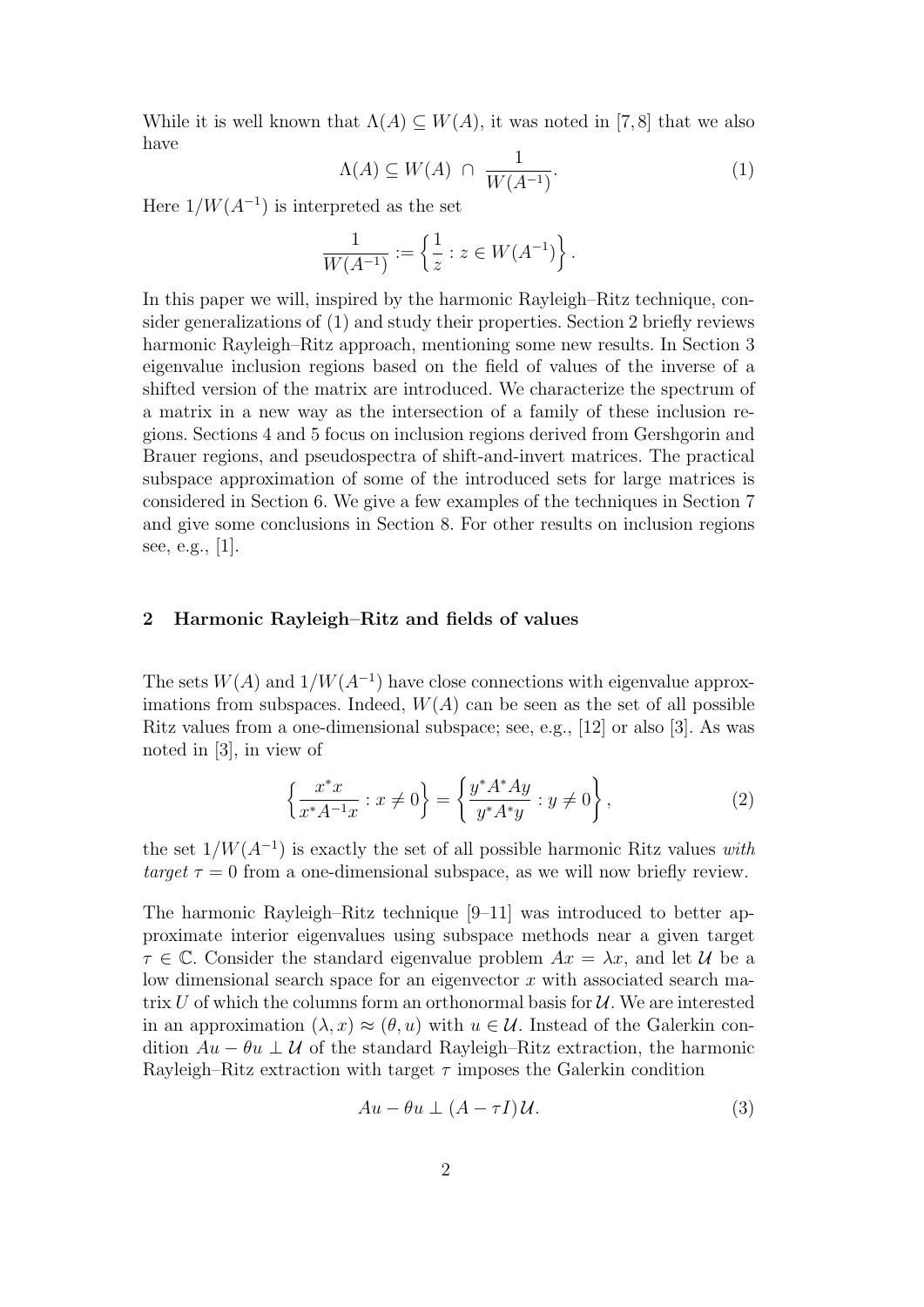This implies that a harmonic Ritz value  $\theta$  satisfies

$$
\theta = \frac{u^*(A - \tau I)^*Au}{u^*(A - \tau I)^*u},
$$

where u is a harmonic Ritz vector.

As a generalization of (2) we have the following result.

#### Proposition 1

$$
\frac{1}{W((A-\tau I)^{-1})} + \tau = \left\{ \frac{y^*(A-\tau I)^* Ay}{y^*(A-\tau I)^* y} : y \neq 0 \right\}.
$$

**Proof:** This follows easily from the equality

$$
\left\{\frac{x^*x}{x^*(A-\tau I)^{-1}x} + \tau : x \neq 0\right\} = \left\{\frac{y^*(A-\tau I)^*(A-\tau I)y}{y^*(A-\tau I)^*y} + \tau : y \neq 0\right\}.
$$

By this we see that the set of all possible harmonic Ritz values with respect to target  $\tau$  is the reciprocal of  $W((A - \tau I)^{-1})$  shifted by  $\tau$ . We will use these sets for eigenvalue inclusion regions in the next section.

It is well-known from practical situations that harmonic Ritz values  $\theta$  with respect to target  $\tau$  tend to avoid this  $\tau$ ; however, we are not aware of any concrete results showing this. The next proposition gives a result in this direction. Note that the assumption that we will make that  $(A - \tau I) U$  is of full rank is natural: if this is not the case,  $\tau$  is an eigenvalue and its corresponding eigenvector is in the space  $\mathcal{U}$ —a fortunate event.

**Proposition 2** Let  $(A-\tau I)U$  be of full rank, let  $U^*(A-\tau I)^*(A-\tau I)U = LL^*$ be the Choleski decomposition (or matrix square root decomposition), and let  $\|\cdot\|$  be any subordinate norm. Then

$$
|\theta - \tau| \ge \|L^{-1}U^*(A - \tau I)^* UL^{-*}\|^{-1}.
$$

**Proof:** Since  $u \in \mathcal{U}$ , we can write  $u = Uc$  for  $c \in \mathbb{C}^k$ . Therefore, we have

$$
(A - \tau I) u - (\theta - \tau) u \perp (A - \tau I) U
$$

and, via

$$
U^*(A - \tau I)^*(A - \tau I) Uc = (\theta - \tau) U^*(A - \tau I)^* Uc,
$$
\n(4)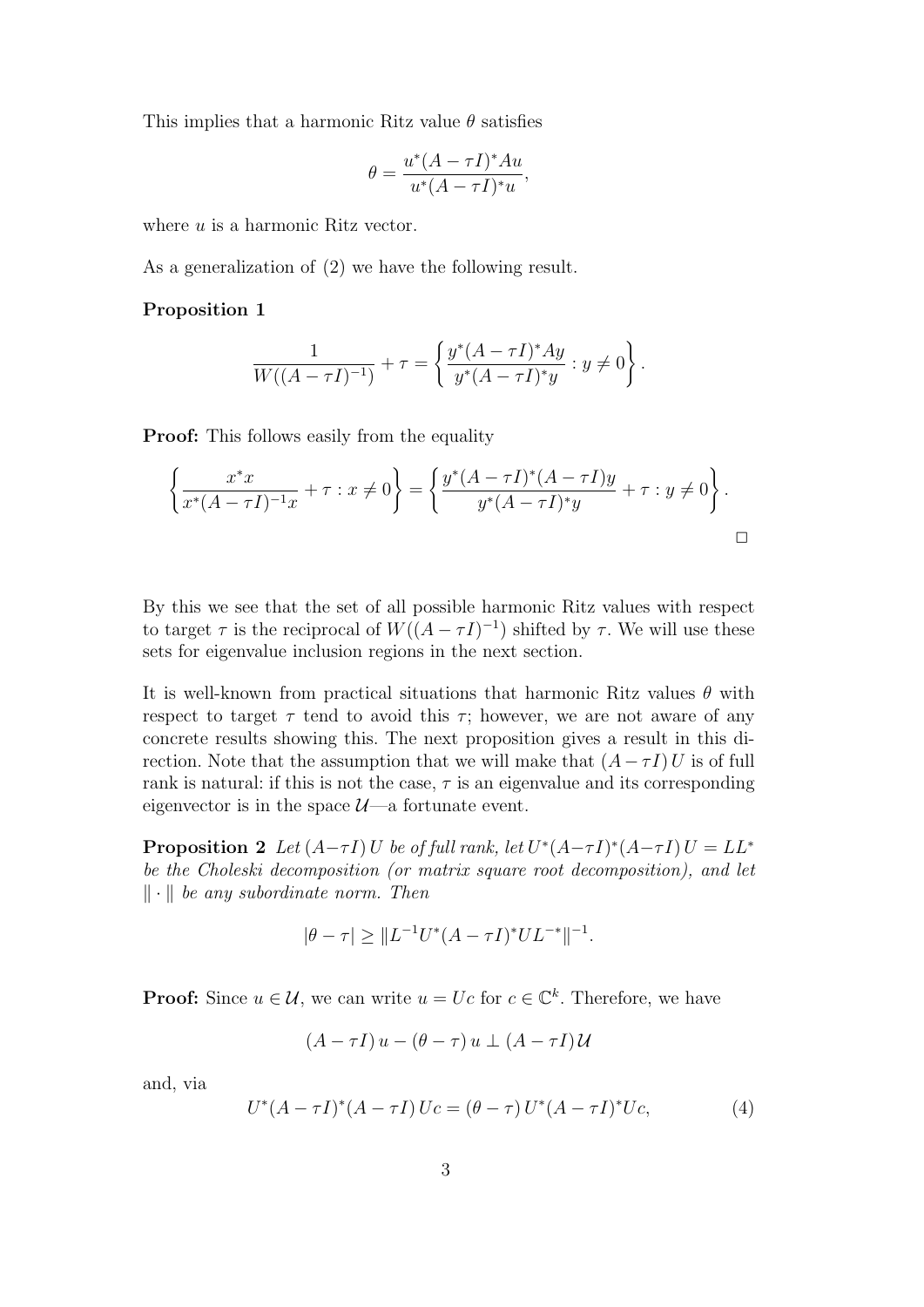this is equivalent to

$$
L^{-1}U^*(A - \tau I)^* UL^{-*}d = (\theta - \tau)^{-1}d,
$$

where  $d = L^*c$ . The result now follows from the fact that the spectral radius is bounded above by a subordinate matrix norm.  $\Box$ 

Because they tend to avoid a chosen target, harmonic Ritz values are exploited in several situations. For instance, the GMRES method implicitly uses harmonic Ritz values for interpolation of the function  $f(z) = z^{-1}$  resulting from linear systems  $Ax = b$ . Also, these values have found their way into the approximation of problems involving more general matrix functions  $f(A)$  b where one would like to avoid a specific target. One example is the sign function which has a discontinuity in  $z = 0$  [2, 13].

Another new interesting observation is the following. If we write  $\eta = \tau^{-1}$  then (3) is equivalent to  $Au - \theta u \perp (\eta A - I)U$ . If we take the limit  $|\tau| \to \infty$  or, equivalently,  $\eta \to 0$ , we see that the standard Rayleigh–Ritz method can be viewed as the harmonic Rayleigh–Ritz method with target at infinity; see also the related Theorem 6 in the next section.

# 3 Eigenvalue inclusion regions from the field of values of inverses of shifted matrices

Let  $\tau$  be a complex number not equal to an eigenvalue of A. A crucial observation that we will use is that

$$
\Lambda(A) = \frac{1}{\Lambda((A - \tau I)^{-1})} + \tau,
$$

where the addition in the right-hand side is interpreted as elementwise: for a set S, the set  $S + \tau$  is defined as

$$
S + \tau := \{ z + \tau : z \in S \}.
$$

Since  $\Lambda((A - \tau I)^{-1}) \subseteq W((A - \tau I)^{-1})$ , we know that for every  $\tau \notin \Lambda(A)$  the spectrum  $\Lambda(A)$  is included in the set

$$
\frac{1}{W((A-\tau I)^{-1})} + \tau \tag{5}
$$

and therefore

$$
\Lambda(A) \subseteq \bigcap_{\tau \in \mathbb{C} \backslash \Lambda(A)} \frac{1}{W((A - \tau I)^{-1})} + \tau. \tag{6}
$$

The following theorem shows that this inclusion is in fact an equality.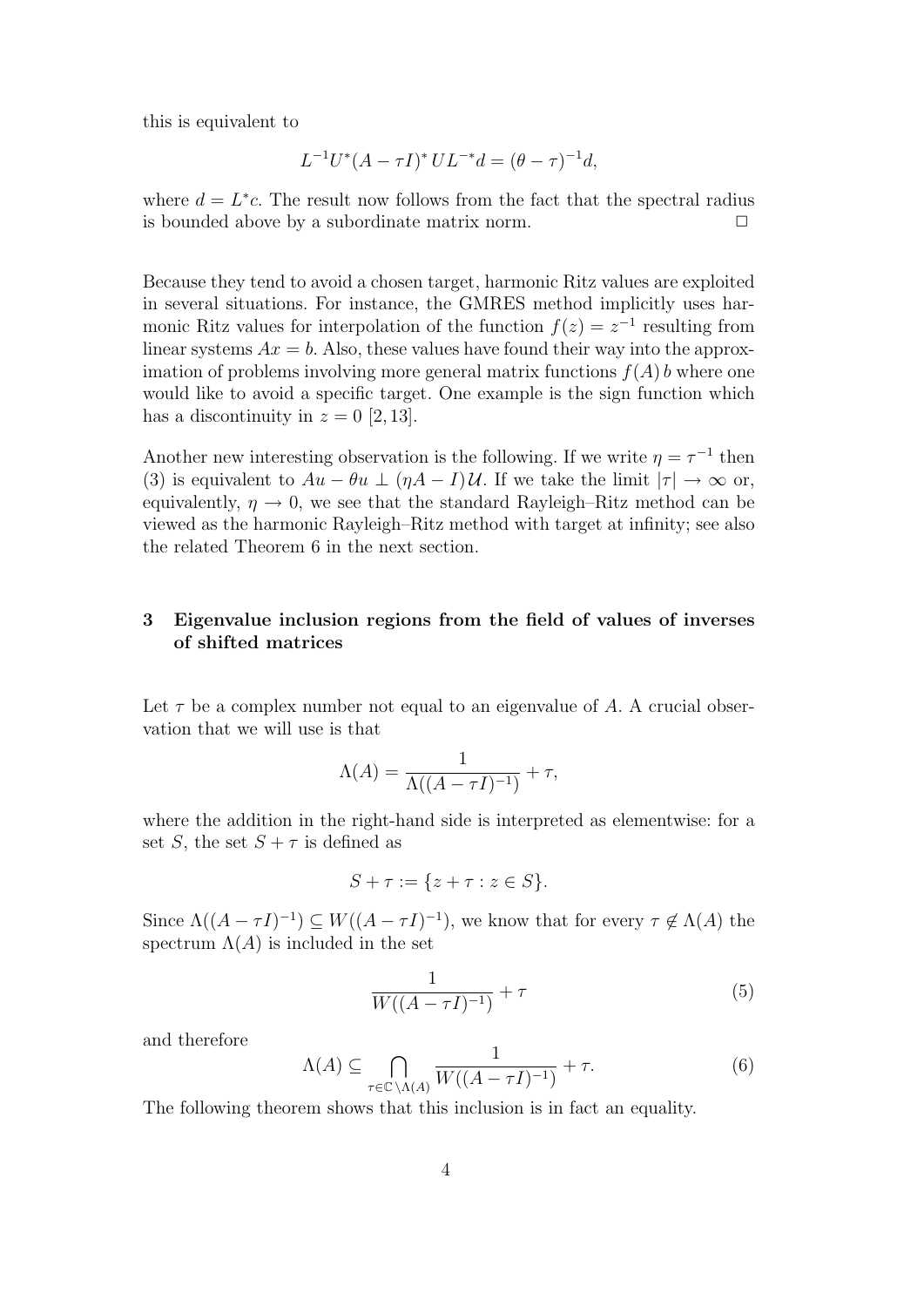#### Theorem 3

$$
\Lambda(A) = \bigcap_{\tau \in \mathbb{C} \backslash \Lambda(A)} \frac{1}{W((A - \tau I)^{-1})} + \tau.
$$

**Proof:** Suppose we have  $z \in \mathbb{C} \setminus \Lambda(A)$ . We still need to show that

$$
z \notin \frac{1}{W((A - \tau I)^{-1})} + \tau
$$

for some choice of  $\tau \in \mathbb{C} \backslash \Lambda(A)$ . We see this is true by letting  $\tau = z$ , because otherwise we would have

$$
0 \in \frac{1}{W((A-zI)^{-1})},
$$

which contradicts the fact that  $W((A - zI)^{-1})$  is a bounded set.  $\Box$ 

From the proof of Theorem 3 we already see that the set (5) never includes  $\tau$ itself. Indeed, we have the following proposition.

**Proposition 4** If  $\|\cdot\|$  is any subordinate norm, then

dist 
$$
\left(\tau, \frac{1}{W((A - \tau I)^{-1})} + \tau\right) \ge ||(A - \tau I)^{-1}||^{-1}.
$$

**Proof:** This follows from the fact that the set  $W((A - \tau I)^{-1})$  is inside the disk with radius  $||(A-\tau I)^{-1}||$ . Note that for the two-norm we have  $||(A-\tau I)^{-1}||_2^{-1}$  $\sigma_{\min}(A - \tau I)$ , where  $\sigma_{\min}$  indicates the minimal singular value.  $\Box$ 

This implies that, once we already have an eigenvalue inclusion region, we can exclude a neighborhood of any  $\tau \notin \Lambda(A)$ , and thereby improve the inclusion region, by taking the intersection of the region with  $1/W((A - \tau I)^{-1}) + \tau$ .

Moreover, inspecting the proof of Theorem 3, we observe that the only property of the field of values that we use is the fact that it is a bounded set that contains the eigenvalues of the matrix. Realizing this, we immediately arrive at the following theorem.

**Theorem 5** Let G be a set-valued function from the set of complex  $n \times n$ matrices to subsets of  $\mathbb{C}$ , such that for any A the set  $G(A)$  is bounded and contains  $\Lambda(A)$ . Then

$$
\Lambda(A) = \bigcap_{\tau \in \mathbb{C} \backslash \Lambda(A)} \frac{1}{G((A - \tau I)^{-1})} + \tau.
$$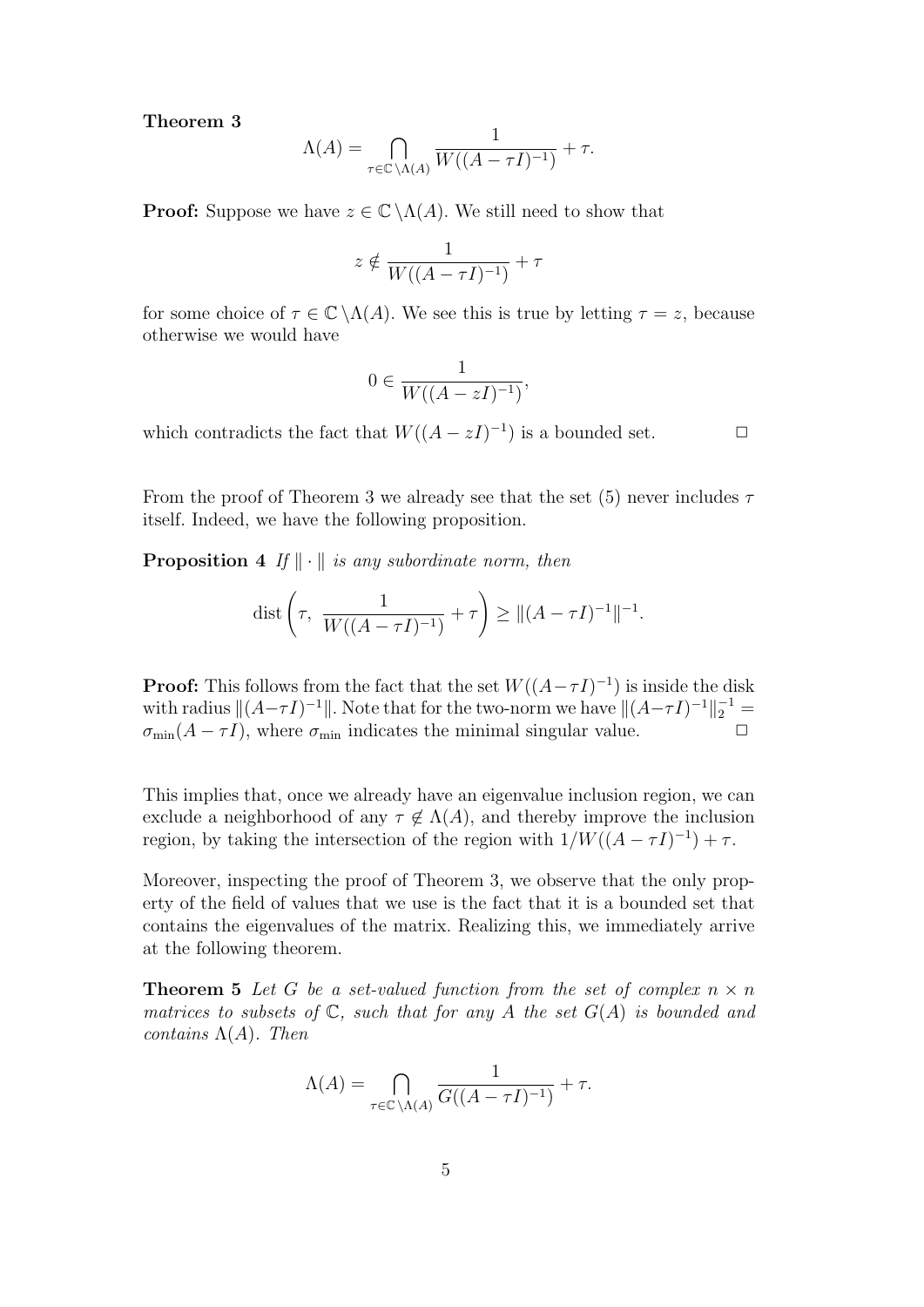This result will be used later on in the paper.

We now study properties of the set (5) for varying  $\tau$ . The next, somewhat surprising, result shows that if  $|\tau| \to \infty$ , the inclusion region (5) converges to  $W(A)$ .

# Theorem 6

$$
\lim_{|\tau| \to \infty} \left( \frac{1}{W((A - \tau I)^{-1})} + \tau \right) = W(A).
$$

**Proof:** With Proposition 1 and  $\eta = \tau^{-1}$ , the result follows from

$$
\left\{\lim_{\eta \to 0} \frac{y^*(A - \tau I)^* Ay}{y^*(A - \tau I)^* y} : y \neq 0\right\} = \left\{\lim_{\eta \to 0} \frac{y^*(\eta A - I)^* Ay}{y^*(\eta A - I)^* y} : y \neq 0\right\}
$$

$$
= \left\{\frac{y^* Ay}{y^* y} : y \neq 0\right\} = W(A).
$$

 $\Box$ 

We remark that in the case that  $A$  is a normal matrix this theorem has the following elegant geometric interpretation. Since a field of values is unitarily invariant, we may assume that A is a diagonal matrix and hence  $(A - \tau I)^{-1} =$  $diag((a_{ii} - \tau)^{-1})$ . Since the field of values of a normal matrix is the convex hull of its eigenvalues, which are its diagonal entries, we have that  $(5)$  is a circular-arc polygon with vertices at  $a_{11}, \ldots, a_{nn}$ . By choosing  $\tau$  large enough the circular arcs connecting the eigenvalues get arbitrarily close to the straight line segments connecting the eigenvalues as we can see as follows. Suppose that L is a line through  $(a_{ii} - \tau)^{-1}$  and  $(a_{jj} - \tau)^{-1}$ . Then,  $\frac{1}{L} + \tau$  is the circle passing through  $a_{ii}$ ,  $a_{jj}$ , and  $\tau$ . Notice that as  $|\tau| \to \infty$ , the radius of this circle also approaches infinity, and so the circular arc approaches the straight line through  $a_{ii}$  and  $a_{jj}$ .

Theorems 3 and 6 imply that the inclusion set (1) is actually a rather restricted spectral inclusion set where in (6) we only take the intersection of the sets (5) for  $\tau = 0$  and  $\tau = \infty$ . Moreover, apparently the inclusion set  $W(A)$  can be "simulated" by the set (5) for  $|\tau| \to \infty$ .

We observe that although  $W((A - \tau I)^{-1})$  is a bounded set, the set (5) may or may not be bounded, depending on whether or not the origin is contained in  $W((A - \tau I)^{-1})$ . If a neighborhood of 0 is inside  $W(A - \tau I)$  then  $1/W((A - \tau I)^{-1}) + \tau$  is an unbounded eigenvalue inclusion region with a bounded complement. For this reason, it may be more convenient to think of the bounded complement of  $1/W((A - \tau I)^{-1}) + \tau$  as an *eigenvalue exclusion* region. We will illustrate this with an example in Figure 1.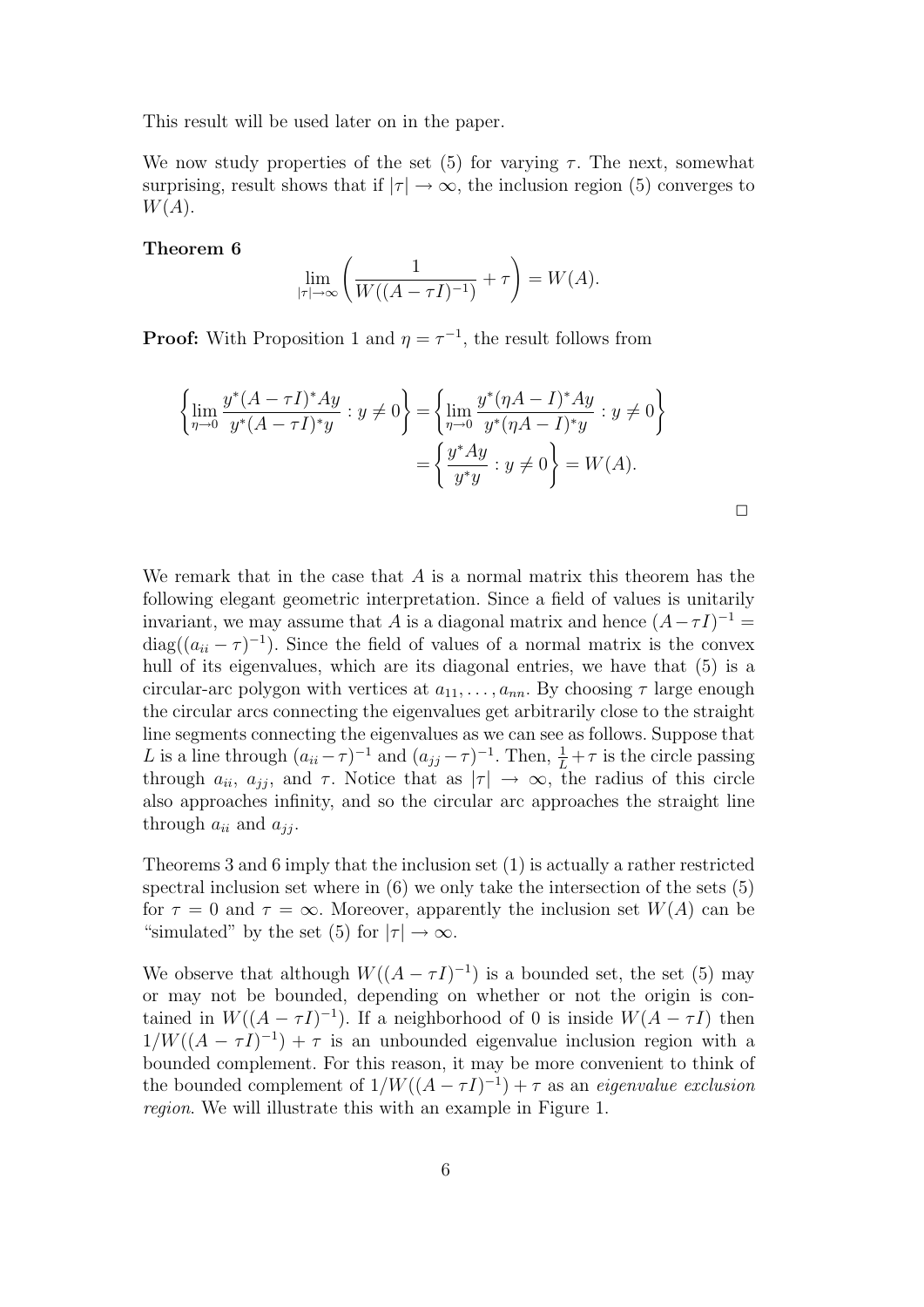Since the field of values contains the spectrum, a neighborhood of the origin will often be in  $W(A - \tau I)$  if we choose  $\tau$  sufficiently close to an eigenvalue, in which case (5) is unbounded. (Note that this is not always the case, for instance if  $\tau$  is located close to an eigenvalue but just outside the field of values of a normal matrix.) On the other hand, if  $|\tau|$  is large enough, then according to Theorem 6 the set (5) is a bounded inclusion region.

We are now interested in the transition case, in which  $\tau$  is such that the origin is on the boundary of  $W((A - \tau I)^{-1})$ . This means that  $1/W((A - \tau I)^{-1}) + \tau$ is an unbounded inclusion region while the complement is also unbounded. In this case we will call the boundary of  $(5)$  a *transition curve* of A, since the boundary of (5), which passes through infinity, is a transition state between (5) defining a bounded and unbounded inclusion region for the spectrum. The next result deals with the question which values of  $\tau$  give rise to a transition curve.

**Theorem 7** Let  $\tau \notin \Lambda(A)$ . The boundary of (5) is a transition curve of A if and only if  $\tau$  is on the boundary of  $W(A)$ .

**Proof:** Since  $\tau$  is not an eigenvalue and

$$
W((A - \tau I)^{-1}) = \left\{ \frac{x^*(A - \tau I)^* x}{x^*(A - \tau I)^*(A - \tau I) x} : x \neq 0 \right\}
$$

we have that  $0 \in W((A - \tau I)^{-1})$  if and only if there exists a nonzero x such that  $x^*(A - \tau I)^*x = 0$ , which means that  $\tau \in W(A)$ .

We will illustrate the results with the  $300 \times 300$  randcolu matrix of MATLAB's gallery. In Figure 1, two targets are taken that are inside the field of values, so that the set  $1/W((A - \tau I)^{-1}) + \tau$  is an unbounded inclusion region; its complement can be seen as a bounded exclusion region.

For Figure 2, two targets are taken that are outside the field of values, so that the set  $1/W((A - \tau I)^{-1}) + \tau$  is a bounded inclusion region. In Figure 2(b) we start to see convergence to  $W(A)$ .

In addition to an inclusion region, it is suggestive here to speak of its boundary as an inclusion or exclusion curve, depending on whether it is the boundary of a bounded inclusion or exclusion region. The transition curves then form the transition stage between an inclusion curve, which is the boundary of a bounded inclusion region, and an exclusion curve, which forms the boundary of a bounded exclusion region being the complement of an unbounded inclusion region. Such an exclusion curve  $\xi$  is known to have interesting analytic properties; in particular, we know from [6, Thm. 1.1] that if  $\xi$  is an eigenvalue exclusion curve, then it bounds a "quadrature domain".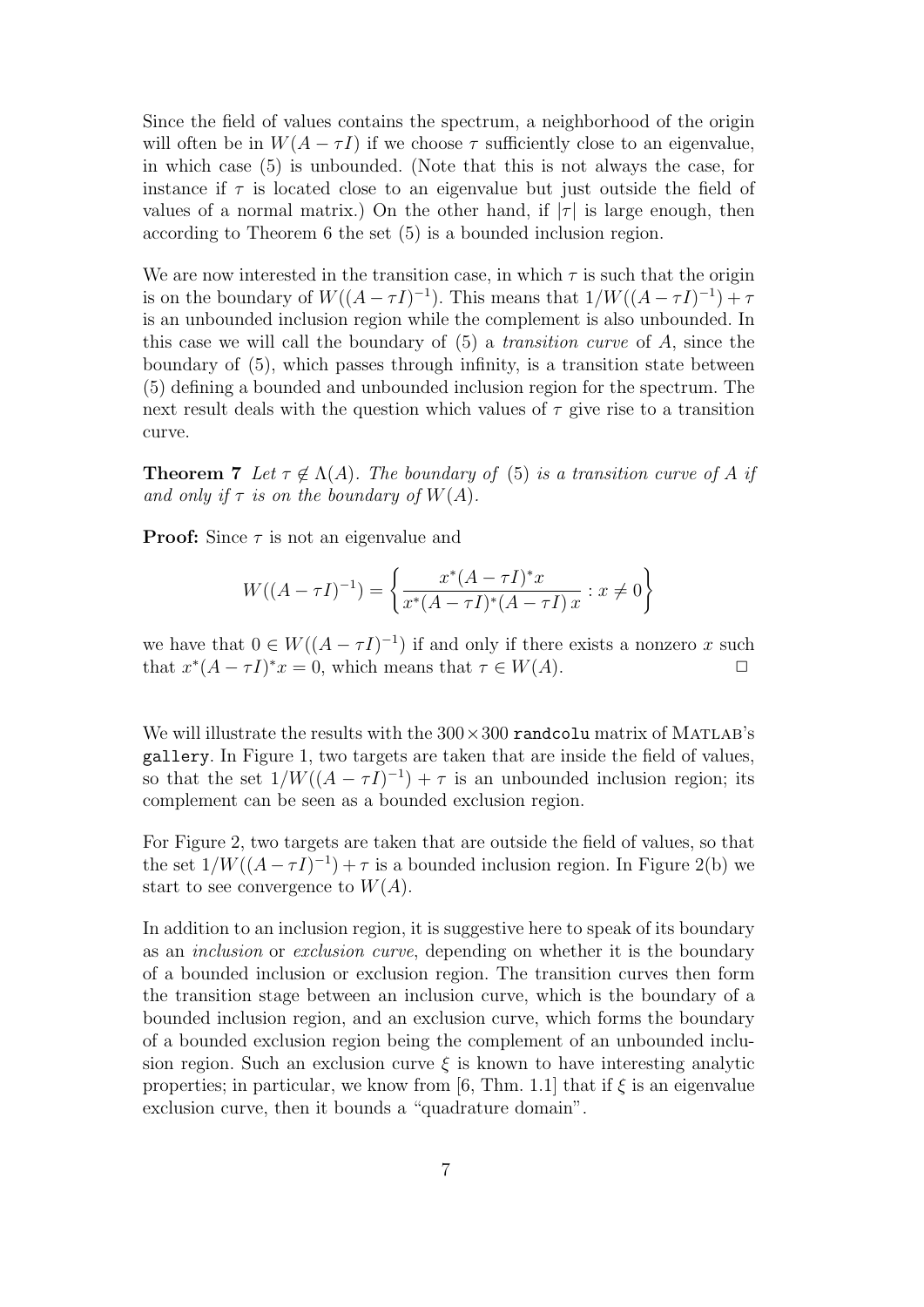

Fig. 1. (a) Spectrum,  $W(A)$  (solid) and  $1/W((A - \tau I)^{-1}) + \tau$  (dot) of the 300 × 300 randcolu matrix for the shift  $\tau = 1.2$ , also indicated by an asterisk. The dotted line is the boundary of the unbounded inclusion region  $1/W((A - \tau I)^{-1}) + \tau$  and its bounded complement which forms an exclusion region. (b) Idem but now for  $\tau = 1.3$ , which is still inside  $W(A)$ . As a consequence, the inclusion region is therefore still unbounded.



Fig. 2. (a) Same as in Figure 1 but now for shift  $\tau = 1.33$ , which is outside  $W(A)$ , which results in a bounded inclusion region. (b) Idem, but now for  $\tau = 1.5$ .

Suppose A is such that the boundary of  $W(A)$  does not contain any line segments. Kippenhahn [5] (see also [16]) showed that the boundary of the field of values of such a matrix is an algebraic curve of class  $n$  and that its foci are the eigenvalues. Taking the reciprocal of the boundary curve of  $W((A - \tau I)^{-1})$ and adding  $\tau$  gives another algebraic curve such that the eigenvalues of A are foci of the curve. The conclusion is that in this case where we consider inclusion regions defined by fields of values, the entire family of curves formed by the boundaries of the sets (5) is confocal.

In the next section, we will turn our attention to Gershgorin regions.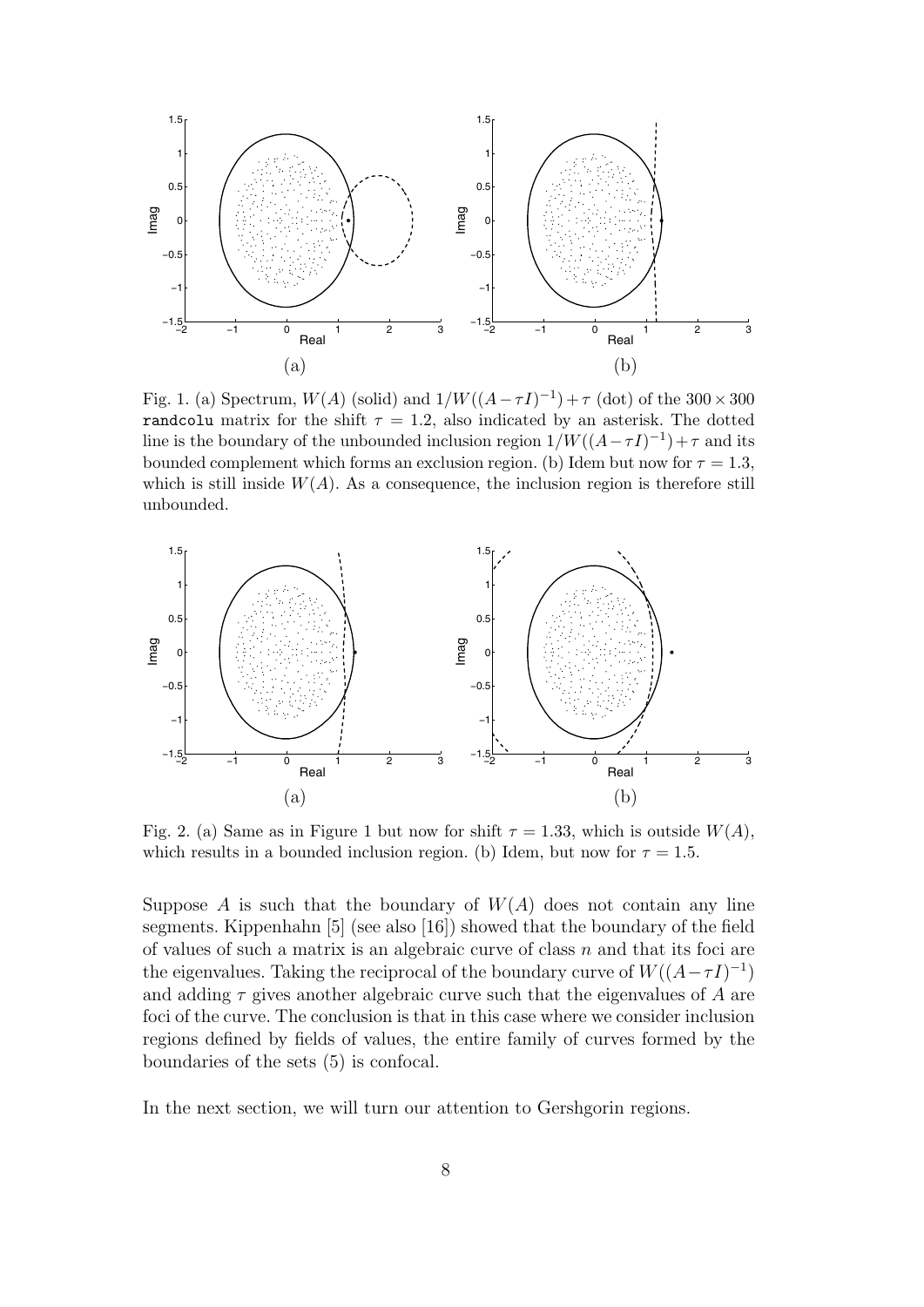# 4 Eigenvalue inclusion regions from the Gershgorin and Brauer regions of inverses of shifted matrices

The union of Gershgorin disks is another type of famous eigenvalue inclusion region. Richard Varga has proved many beautiful Gershgorin results, culminating in the book [14]. In this section, we show that similar results to some of those derived for the field of values in the previous section can be obtained for Gershgorin regions.

With  $1 \leq i \leq n$  and

$$
r_i(A) := \sum_{j \neq i} |a_{ij}|,
$$

recall that

$$
\Gamma_i(A) := \{ z \in \mathbb{C} : |z - a_{ii}| \le r_i(A) \}
$$

is the ith Gershgorin disk of A. Now define the Gershgorin region to be the union of the Gershgorin disks, i.e.,

$$
\Gamma(A) := \bigcup_{1 \le i \le n} \Gamma_i(A).
$$

It is well known that the Gershgorin region is an eigenvalue inclusion region: since each eigenvalue  $\lambda$  is element of at least one disk, we have  $\lambda \in \Gamma(A)$  (see, for example, [14]).

Now for a shifted matrix  $A$  we consider the Gershgorin region of the inverse: we will study the sets

$$
\frac{1}{\Gamma_i((A-\tau I)^{-1})} + \tau \tag{7}
$$

and

$$
\frac{1}{\Gamma((A-\tau I)^{-1})} + \tau.
$$
 (8)

Similar to Theorem 3 for the field of values, we have the following result.

Theorem 8

$$
\Lambda(A) = \bigcap_{\tau \in \mathbb{C} \backslash \Lambda(A)} \frac{1}{\Gamma((A - \tau I)^{-1})} + \tau.
$$

**Proof:** This follows immediately from Theorem 5.  $\Box$ 

Analogous to Theorem 6, we have the following result.

#### Theorem 9

$$
\lim_{|\tau| \to \infty} \left( \frac{1}{\Gamma_i((A - \tau I)^{-1})} + \tau \right) = \Gamma_i(A).
$$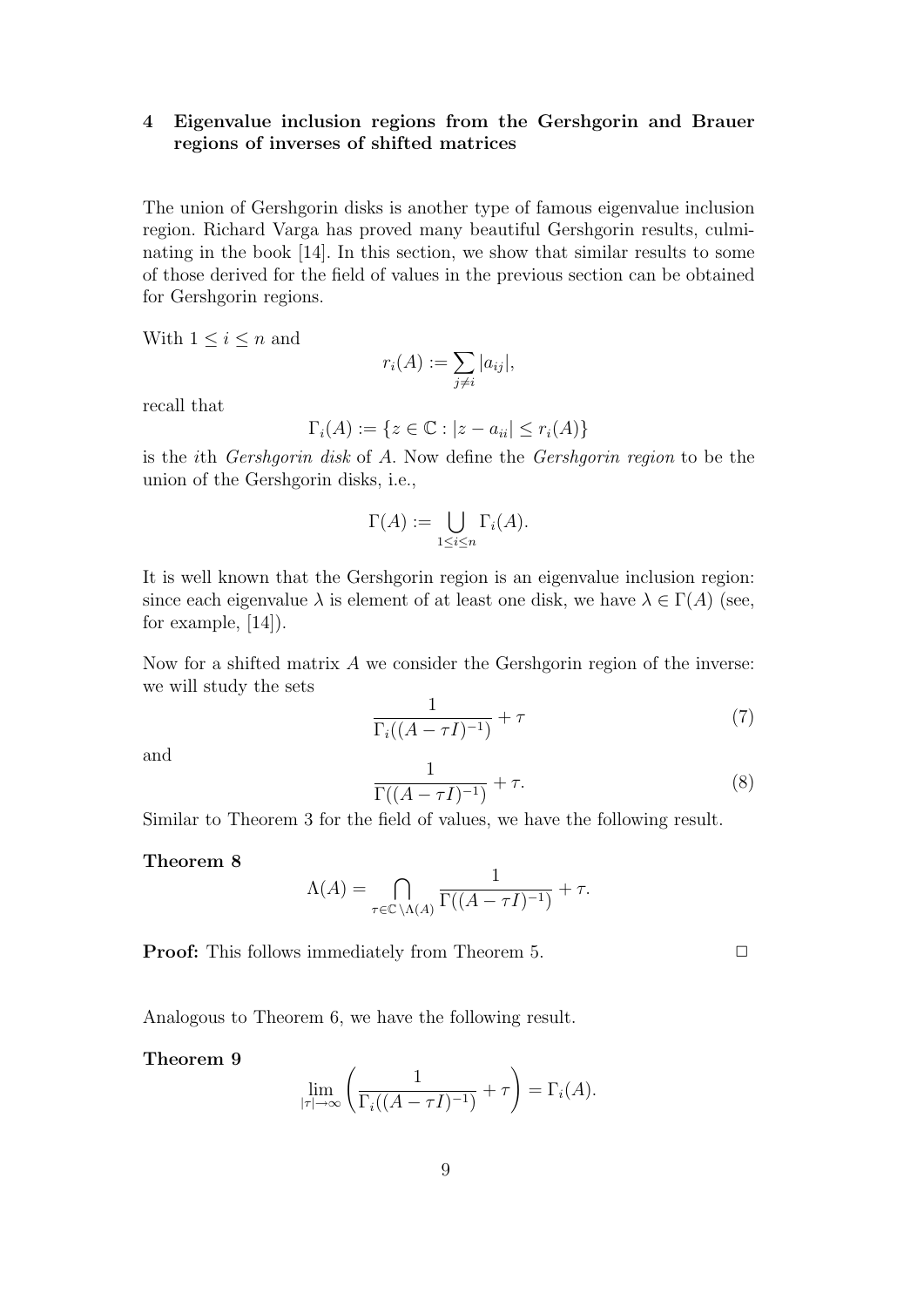**Proof:** The set  $(7)$  consist of exactly the z for which

$$
\left|\frac{1}{z-\tau} - ((A-\tau I)^{-1})_{ii}\right| \leq \sum_{i \neq j} |((A-\tau I)^{-1})_{ij}|.
$$

Write  $\eta = \tau^{-1}$ , then we consider the situation  $|\eta| \to 0$ . Since  $(A - \tau I)^{-1} =$  $\eta (\eta A - I)^{-1}$  the inequality becomes

$$
\left|\frac{\tau}{z-\tau} - ((\eta A - I)^{-1})_{ii}\right| \le \sum_{i \ne j} |((\eta A - I)^{-1})_{ij}|
$$

or

$$
\left|\frac{1}{\eta z - 1} - ((\eta A - I)^{-1})_{ii}\right| \le \sum_{i \ne j} |((\eta A - I)^{-1})_{ij}|.
$$

Expanding in Taylor series and discarding second and higher order terms gives

$$
|1 + \eta z - (I + \eta A)_{ii}| \le \sum_{i \ne j} |(I + \eta A)_{ij}|
$$

but this just means

$$
|z - a_{ii}| \leq \sum_{i \neq j} |a_{ij}|.
$$

 $\Box$ 

We note that another proof appeared in the Ph.D. thesis of the third author [15].

The concept of transition curves of the previous subsection does not carry over in a straightforward manner to the Gershgorin region since this set is a union of n disks. Since the reciprocal of a circle is a circle (or line), the boundary of each of the inclusion sets (7) is a circle (or line). When  $\tau$  is large enough, we know from the last theorem that each of the sets (7) is an inclusion region, more specifically, a disk containing the eigenvalues, converging to the  $\Gamma_i(A)$ . If  $\tau$  is close enough to an eigenvalue, then a neighborhood of the origin will often (but not always) be in one of the Gershgorin disks, in which case one of the sets (7) will be an unbounded eigenvalue inclusion region of which the complement is a disk. However, in general there will not be a  $\tau$  so that all n sets are unbounded.

There are several generalizations of the Gershgorin region that yield other eigenvalue inclusion regions. We next consider the arguably best-known generalization, the Brauer region. The region

$$
K_{i,j}(A) := \{ z \in \mathbb{C} : |z - a_{ii}| \cdot |z - a_{jj}| \le r_i(A) \cdot r_j(A) \}
$$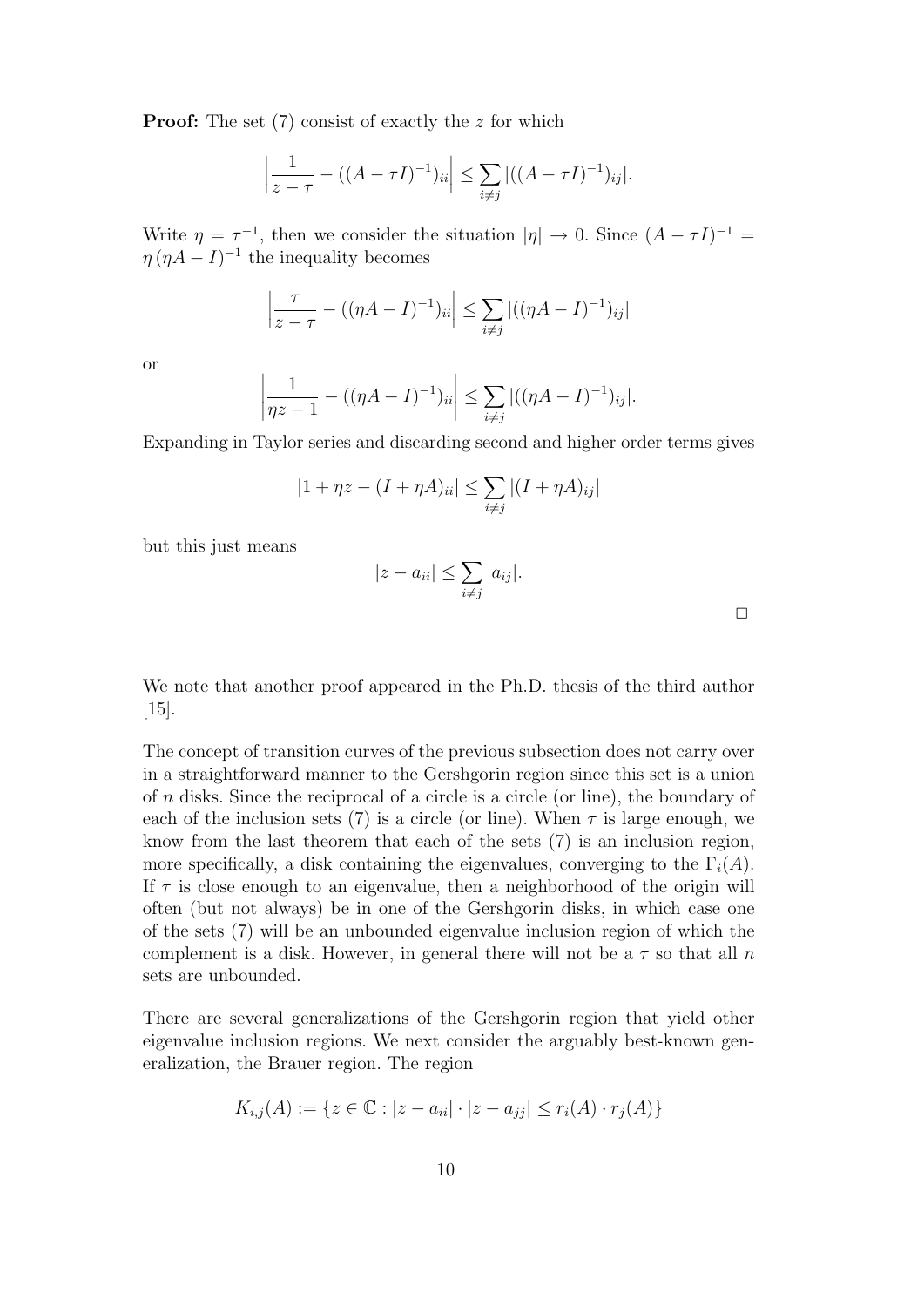is called the  $(i, j)$ -th *Brauer Cassini oval* of A. The *Brauer region* is defined to be the union of the Brauer Cassini ovals, i.e.,

$$
K(A) := \bigcup_{i \neq j} K_{i,j}(A).
$$

The Brauer region is at least as good an eigenvalue inclusion region as the Gershgorin region:  $\Lambda(A) \subseteq K(A) \subseteq \Gamma(A)$ ; see, for example, [14].

By once again applying Theorem 5 we arrive at another characterization of the spectrum.

## Theorem 10

$$
\Lambda(A) = \bigcap_{\tau \notin \Lambda(A)} \frac{1}{K((A - \tau I)^{-1})} + \tau.
$$

We also get an analogue of Theorem 9, which can be proven in an almost identical way.

#### Theorem 11

$$
\lim_{|\tau| \to \infty} \left( \frac{1}{K_{i,j}((A - \tau I)^{-1})} + \tau \right) = K_{i,j}(A).
$$

Similar to Proposition 4, the sets  $1/\Gamma((A-\tau I)^{-1})$  and  $1/K((A-\tau I)^{-1})$  avoid  $\tau$ , as the following result shows.

#### Proposition 12

$$
\text{dist}\left(\tau, \ \frac{1}{K((A-\tau I)^{-1})} + \tau\right) \ge \text{dist}\left(\tau, \ \frac{1}{\Gamma((A-\tau I)^{-1})} + \tau\right) \ge \|(A-\tau I)^{-1}\|_{\infty}^{-1}.
$$

**Proof:** This follows from  $K((A - \tau I)^{-1}) \subseteq \Gamma((A - \tau I)^{-1})$  and the fact that for all  $z \in \Gamma((A - \tau I)^{-1})$  we have  $|z| \leq ||(A - \tau I)^{-1}||_{\infty}$ .

We believe that the techniques employed so far may also be useful in studying other generalizations of the Gershgorin region (see [14]), but rather than proceed in this direction, we turn now to pseudospectra.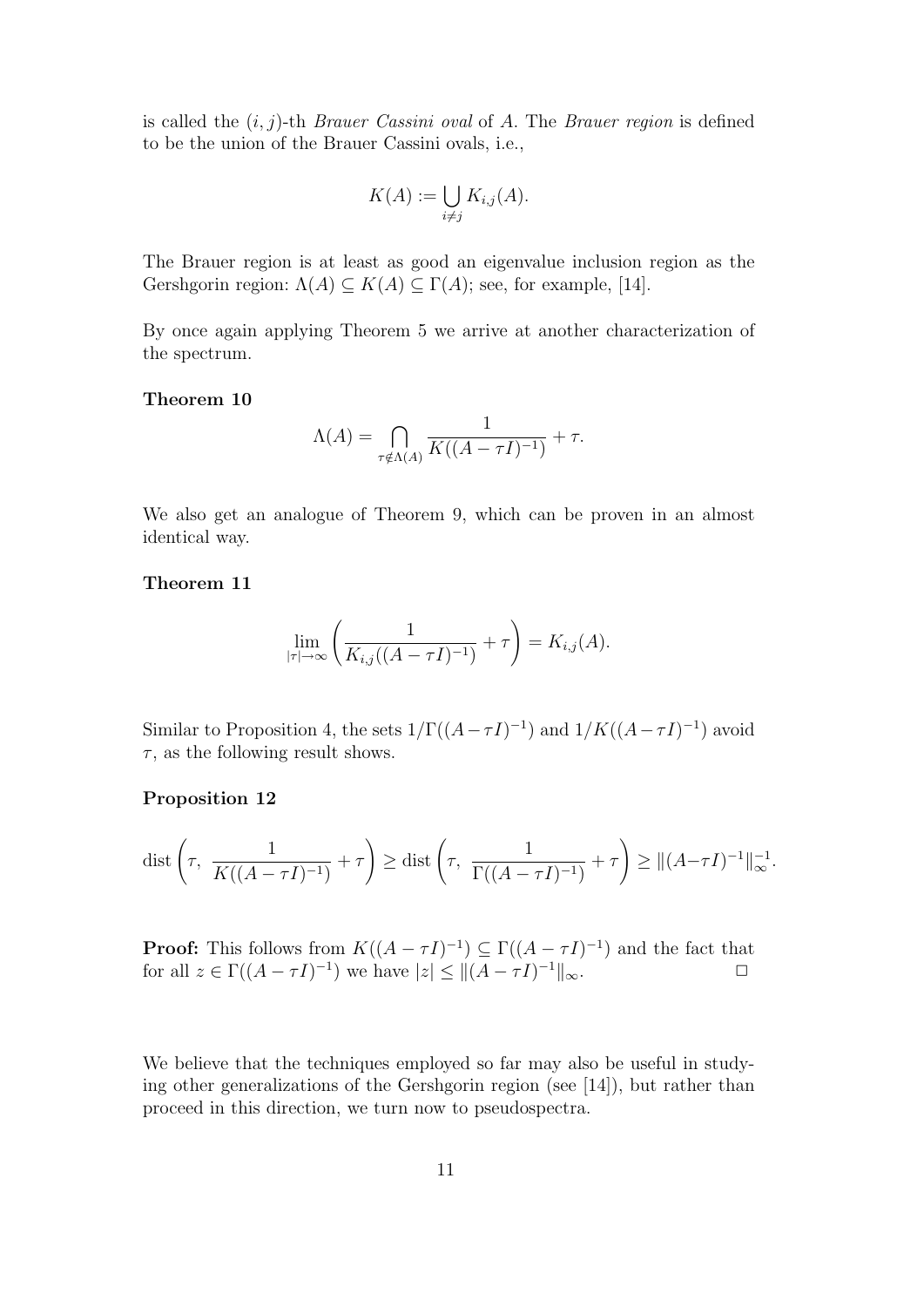# 5 Eigenvalue inclusion regions from pseudospectra of inverses of shifted matrices

The  $\varepsilon$ -pseudospectra of A, defined by

$$
\Lambda_{\varepsilon}(A) = \{ z : \sigma_{\min}(A - zI) \le \varepsilon \}
$$

are often studied to better understand the behavior of nonnormal matrices; see [12] for a recent overview.

By applying Theorem 5 we have immediately the following result.

# Theorem 13

$$
\Lambda(A) = \bigcap_{\tau \notin \Lambda(A)} \frac{1}{\Lambda_{\varepsilon}((A - \tau I)^{-1})} + \tau.
$$

Instead of an exact analogue of Theorem 6, we get the following result.

# Theorem 14

$$
\lim_{\tau \to \infty} \left( \frac{1}{\Lambda_{\frac{\varepsilon}{|\tau|^2}}((A - \tau I)^{-1})} + \tau \right) = \Lambda_{\varepsilon}(A).
$$

Proof: The set

$$
\frac{1}{\Lambda_{\frac{\varepsilon}{|\tau|^2}}((A-\tau I)^{-1})} + \tau
$$

consists of the z for which

$$
\sigma_{\min}\left(\frac{1}{z-\tau}\,I-(A-\tau I)^{-1}\right)\leq \frac{\varepsilon}{|\tau|^2}.
$$

Again with  $\eta = \tau^{-1}$  we get

$$
\sigma_{\min}\left(\frac{\eta}{\eta z - 1} I - \eta \left(\eta A - I\right)^{-1}\right) \leq \varepsilon |\eta|^2
$$

Neglecting second and higher order terms yields

$$
\sigma_{\min} ((1 - \eta z) \eta I - \eta (I + \eta A)) \le \varepsilon |\eta|^2
$$

which for  $|\tau| \to \infty$ ,  $|\eta| \to 0$ , gives  $\Lambda_{\varepsilon}(A)$ .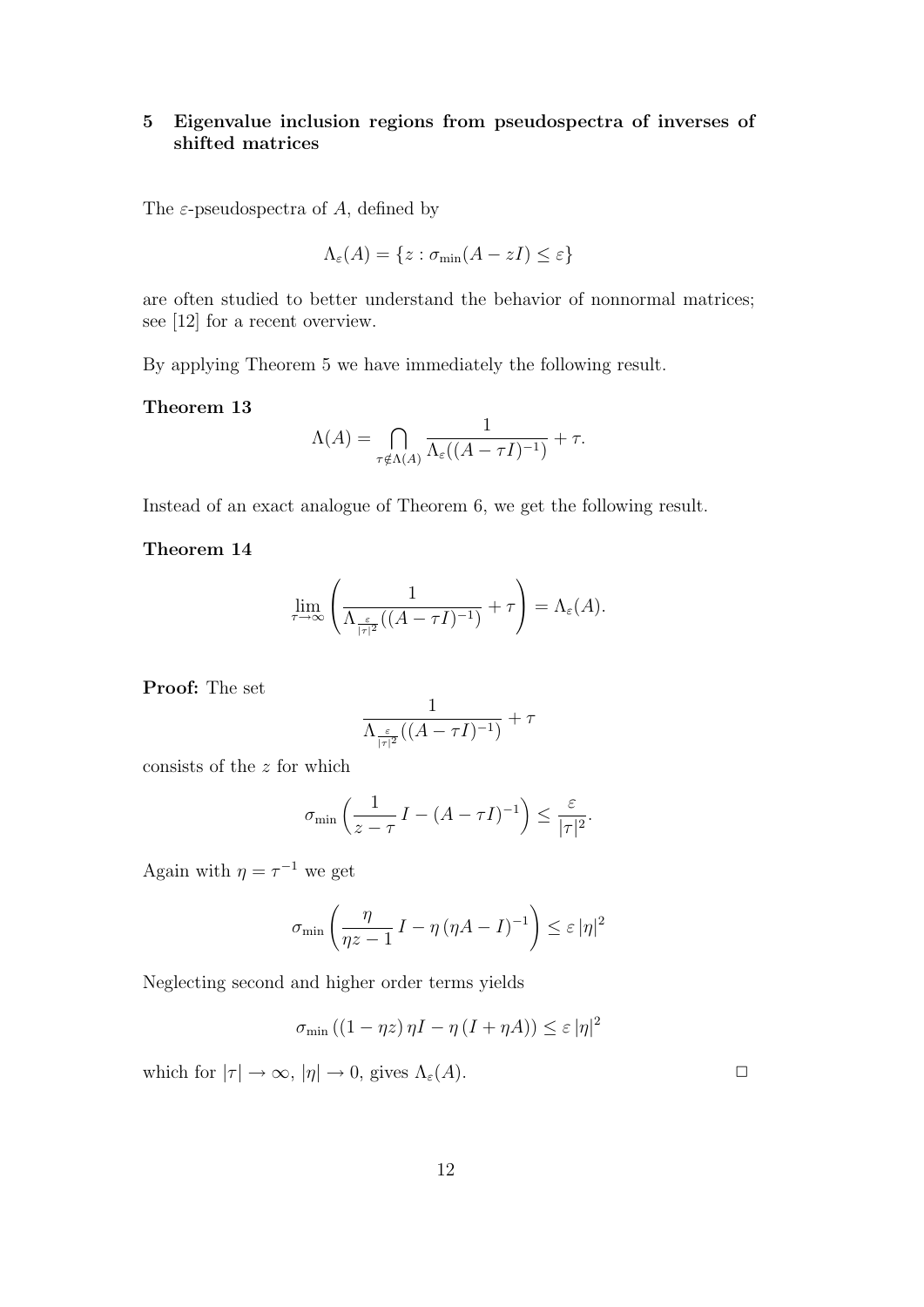# 6 Subspace approximations for large matrices

The results obtained so far are mainly of theoretical interest, since the computation of the inverse of a (shifted) large matrix will often be prohibitively expensive in practice. In this section we will therefore consider approaches to numerically approximate the sets  $(5)$  and  $(8)$  using subspace methods.

A field of values may be determined numerically by the method due to Johnson [4], but this may be very expensive for large matrices. In this situation, Manteuffel and Starke [8] proposed to use the Arnoldi process to approximate both  $W(A)$  and  $1/W(A^{-1})$  as follows.

Starting from an initial vector  $u_1$  with unit norm, let

$$
AU_k = U_k H_k + h_{k+1,k} u_{k+1} e_k^* = U_{k+1} \underline{H}_k,
$$

be the Arnoldi decomposition after k steps, where the columns of  $U_k$  form an orthonormal basis for the Krylov space  $\mathcal{U}_k$  with  $u_1$  as its first column,  $H_k$  is an upper Hessenberg matrix,  $e_k$  is the kth canonical basis vector, and  $H_k = \begin{bmatrix} H_k \end{bmatrix}$  $h_{k+1,k}e_k^*$ is a  $(k+1) \times k$  Hessenberg matrix with an extra row.

In [8],  $W(A)$  is approximated by

$$
W(A) \supseteq W(U_k^* A U_k) = W(H_k). \tag{9}
$$

For the approximation of  $1/W(A^{-1})$ , we first introduce the reduced QRdecomposition  $\underline{H}_k = Q_k R_k$ , so that  $A U_k R_k^{-1} = U_{k+1} \underline{H}_k R_k^{-1} = U_{k+1} Q_k$  has orthonormal columns. Then  $W(A^{-1})$  is approximated in [8] as follows:

$$
W(A^{-1}) \supseteq W(R_k^{-*}U_k^*A^*A^{-1}AU_kR_k^{-1}) = W(R_k^{-*}H_k^*R_k^{-1}).\tag{10}
$$

(In fact, this is the derivation in [3]; [8] used a different one.)

As noted in [3,8], while approximation (9) for  $W(A)$  is often very reasonable, approximation (10) for  $W(A^{-1})$  is frequently disappointing. In practical situations, approximation (10) may not contain the eigenvalues of  $A^{-1}$ , so that  $1/W(A^{-1})$  does not contain  $\Lambda(A)$ . This implies that this numerical approximation of (1) does not contain the spectrum.

For this reason, in [3] the approximation

$$
W(A^{-1}) \supseteq W(U_k^* A^{-1} U_k) \approx W(H_k^{-1})
$$

was introduced which no longer guarantees a strict inclusion but in practice may be a much better approximation to  $W(A^{-1})$ .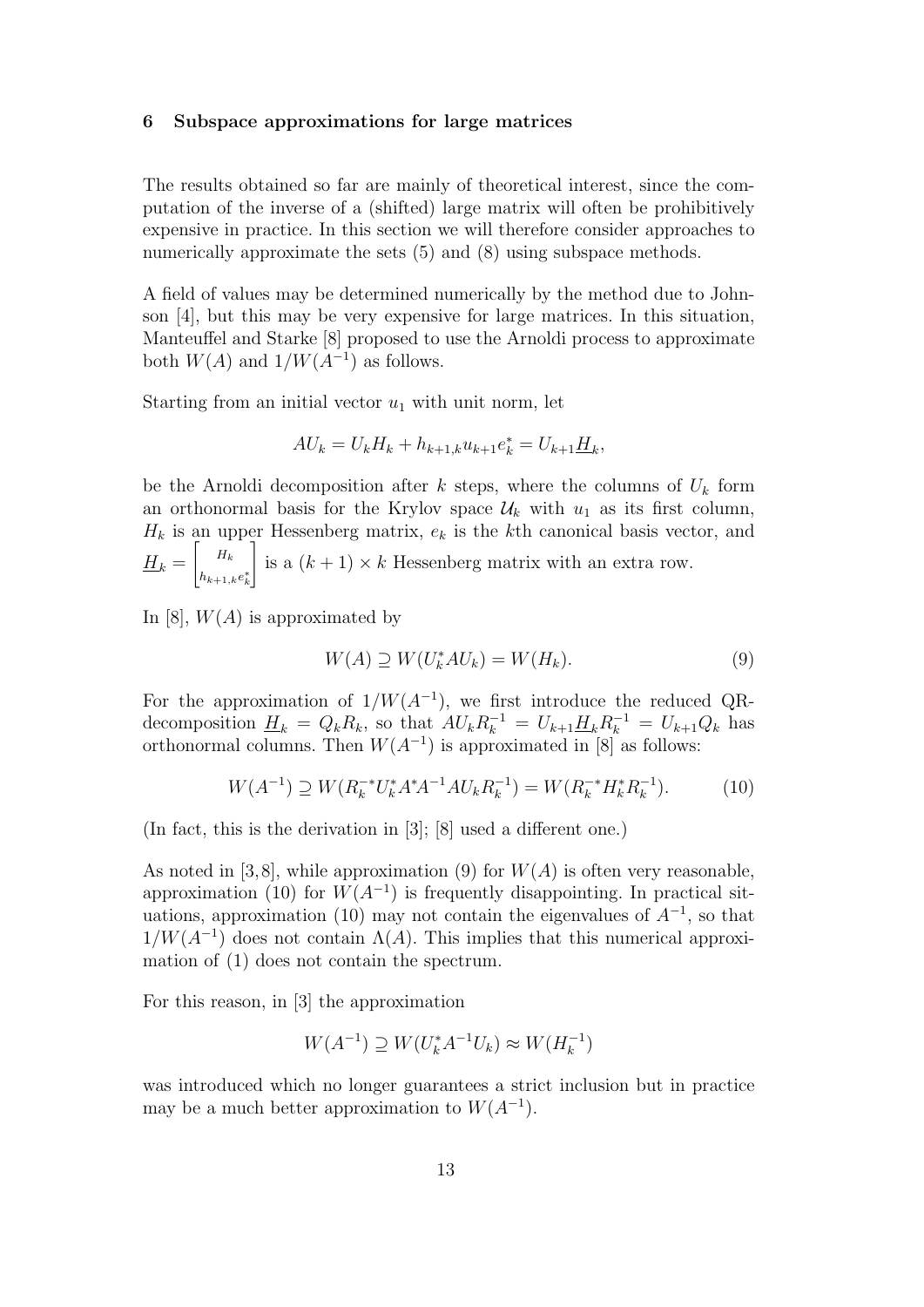We now discuss the numerical approximation of  $W((A - \tau I)^{-1})$  for large matrices using subspace techniques. We present two alternative approximations which are (relatively straightforward) extensions of the approaches in [3].

For the first approximation, let  $I_k$  be the  $k \times k$ -identity with an extra  $(k+1)$ st zero row. With the reduced QR-decomposition  $\underline{H}_k - \tau \underline{I}_k = Q_k R_k$ , the matrix  $(A - \tau I) U_k R_k^{-1}$  has orthonormal columns, and we therefore have

$$
W((A - \tau I)^{-1}) \supseteq W(R_k^{-1} U_k^* (A - \tau I)^* (A - \tau I)^{-1} (A - \tau I) U_k R_k^{-1})
$$
  
= 
$$
W(R_k^{-*} (H_k - \tau I_k)^* R_k^{-1}).
$$
 (11)

Recall from (4) that the eigenvalues of

$$
(U_k^*(A - \tau I)^* U_k)^{-1} U_k^*(A - \tau I)^*(A - \tau I) U_k = (H_k - \tau I_k)^{-*} R_k^* R_k
$$

are the harmonic Ritz values shifted by  $-\tau$  of A with respect to search space  $\mathcal{U}_k$  and shift  $\tau$ . Since the eigenvalues of  $R_k^{-*}$  $k_k^{-*}(H_k - \tau I_k)^* R_k^{-1}$  are identical to those of  $R_k^{-1}R_k^{-*}$  $\bar{k}_{k}^{*}(H_{k}-\tau I_{k})^{*}$ , we conclude that after k steps we know that (5) contains the convex hull of the harmonic Ritz values with respect to shift  $\tau$ .

The second approach is to discard the last term in the expression

$$
U_k^*(A - \tau I)^{-1}U_k = (H_k - \tau I)^{-1} - h_{k+1,k}U_k^*(A - \tau I)^{-1}u_{k+1}e_k^*(H_k - \tau I)^{-1}.
$$

and approximate

$$
W((A - \tau I)^{-1}) \supseteq W(U_k^*(A - \tau I)^{-1}U_k) \approx W((H_k - \tau I)^{-1}).\tag{12}
$$

This approximation is not an inclusion but may be satisfactory provided that  $||(A - \tau I)^{-1}||_2$  and  $||(H - \tau I)^{-1}||_2$  are not too large.

To numerically approximate  $\Gamma((A-\tau I)^{-1})$  and  $K((A-\tau I)^{-1})$  using the Krylov subspace  $\mathcal{U}_k$ , we can approximate  $(A - \tau I)^{-1} \approx U_k (H_k - \tau I)^{-1} U_k^*$ . The inspiration for this is the following. For arbitrary  $w \in \mathbb{C}^n$ ,  $v = (A - \tau I)^{-1}w$  can be approximated from the subspace  $\mathcal{U}_k$  by

$$
v \approx v_k = U_k c, \qquad w - (A - \tau I) v_k \perp \mathcal{U}_k,
$$

so that  $v_k = U_k c = U_k (H - \tau I)^{-1} U_k^* w$ . The elements  $((A - \tau I)^{-1})_{ij}$  that occur in  $\Gamma((A - \tau I)^{-1})$  and  $K((A - \tau I)^{-1})$  can then be efficiently approximated by  $(e_i^*U_k)((H_k-\tau I)^{-1}(U_k^*e_j)).$  We will give examples of the mentioned approaches in the next section.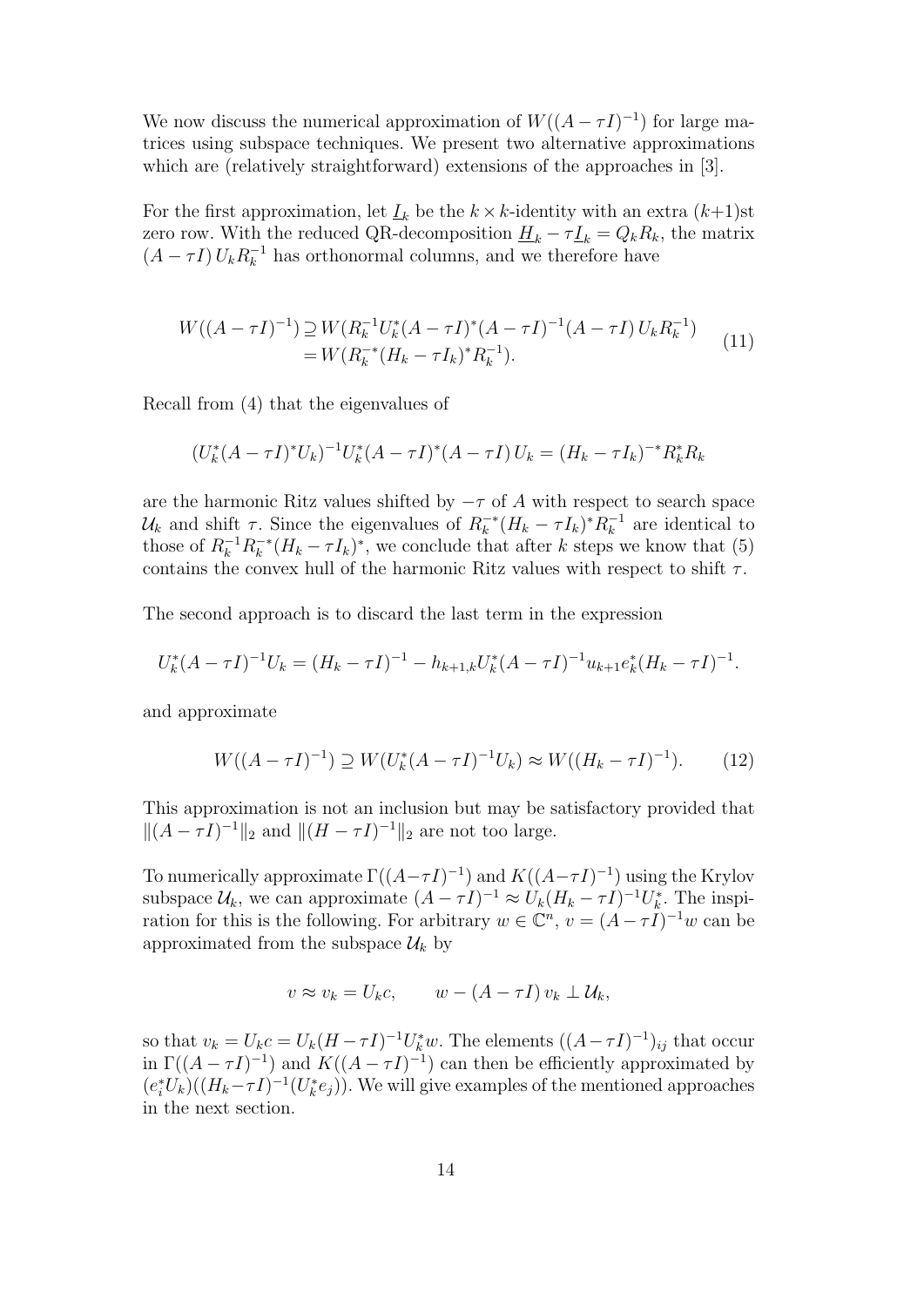#### 7 Further numerical examples

To further illustrate the results in this paper we perform a number of experiments with the  $1000 \times 1000$  grear matrix. In Figure 3(a) the spectrum (dots), the inclusion region  $W(A)$  (solid line), and the unbounded inclusion regions  $1/W((A - \tau I)^{-1}) + \tau$  (dotted line) are indicated for the targets  $\tau = 0$ , and  $\tau = \pm i/2$ . The "repelling force" of the targets resulting in exclusion regions containing the targets—the bounded complements of the inclusion regions  $1/W((A - \tau I)^{-1}) + \tau$ —is clear. Note that the intersections of the four inclusion sets gives a much better inclusion region than  $\Lambda \subseteq W(A)$  alone, but also that the regions derived with the targets  $\tau = \pm i/2$  add little to the final result.



Fig. 3. (a) Spectrum,  $W(A)$  (solid) and  $1/W((A - \tau I)^{-1}) + \tau$  (dotted) of the  $1000 \times 1000$  grear matrix and targets  $\tau = 0, \pm i/2$ . The targets are indicated by an asterisk. (b) The same but here the sets  $1/W((A - \tau I)^{-1}) + \tau$  (dot) are numerically approximated by (12) using a 10-dimensional Krylov space. We use the targets  $\tau = 0, \pm i, 2 \pm 2i$  and 3.

For Figure 3(b) we plot approximations to the inclusion regions (5) for several values of  $\tau: 0, \pm i, 2 \pm 2i$ , and 3. We generate a 10-dimensional Krylov space  $\mathcal{K}(A, b)$  for a random vector b and take the approximation (12), which for  $\tau = 0$  was found to be often better than (11) in [3]. We see for this example that as long as  $\tau$  is not too close to an eigenvalue, the approximation (12) is indeed an inclusion region. All bounded regions with a dotted line as boundary are inclusion regions, except for the region corresponding to  $\tau = 3$ , which is an exclusion region, being the bounded complement of an unbounded inclusion region. Without further details, we mention that the approximations (11) with the same targets were all "inclusion regions" of poor quality: they included not all eigenvalues, or even none.

In Figure  $4(a)$  we take the same matrix; this time we plot the spectrum (dots), and the inclusion regions defined by the Gershgorin region  $\Gamma(A)$  (solid line) and  $1/\Gamma((A - \tau I)^{-1}) + \tau$  (dotted lines) for  $\tau = 0$ ,  $\pm i/2$ ,  $\pm i$ . We see that the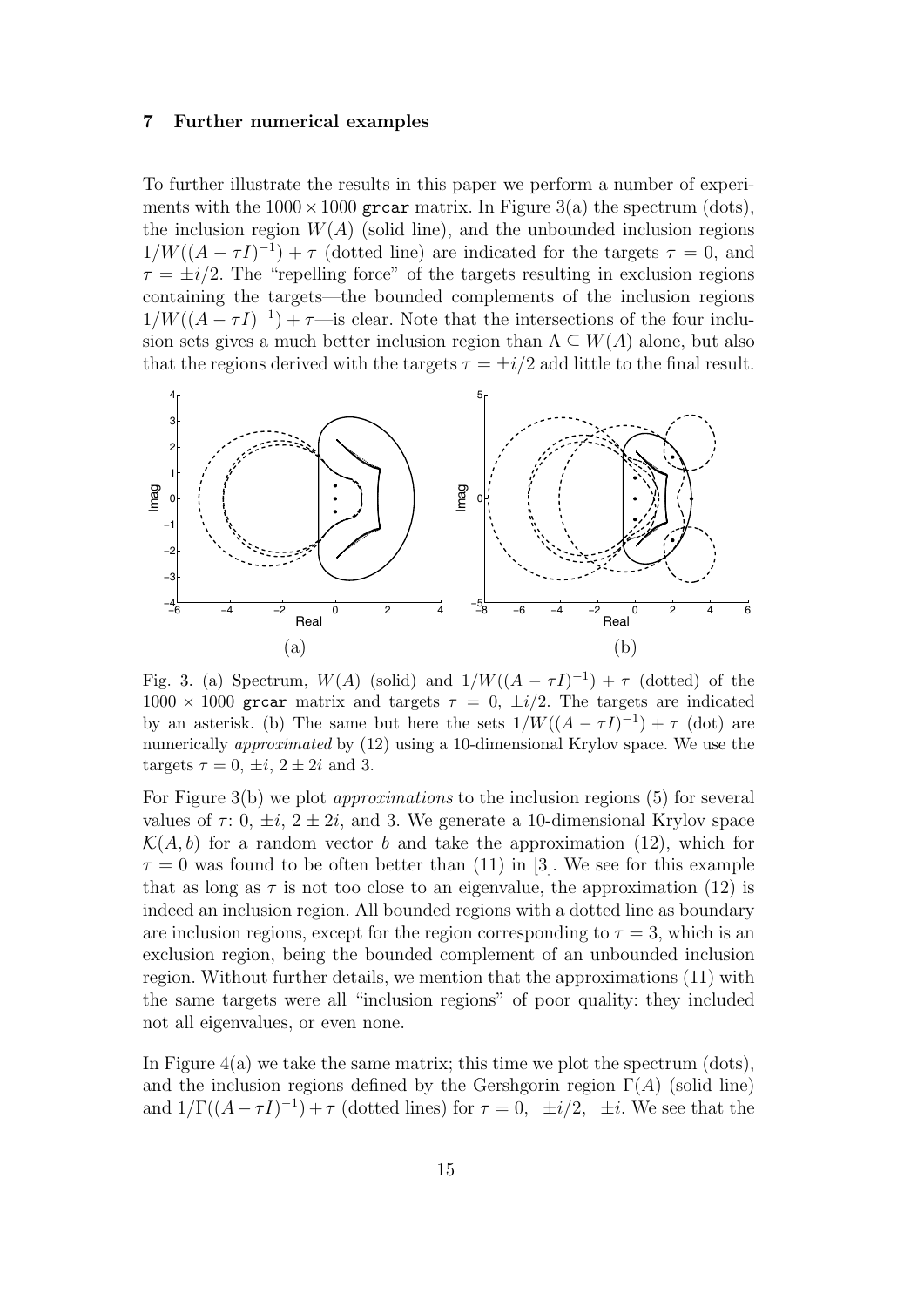plotted inclusion regions based on the Gershgorin regions seem less promising than those based on the field of values.



Fig. 4. (a) Spectrum,  $\Gamma(A)$  (solid) and  $1/\Gamma((A-\tau I)^{-1})+\tau$  (dot) of the  $1000\times1000$ grear matrix for shifts  $\tau = 0$ ,  $\pm i/2$ ,  $\pm i$ . Note that the exclusion regions for  $\tau = \pm i$  are so tiny that they are hardly visible. (b) Spectrum,  $\Gamma(A)$  (solid), and Krylov approximations to  $1/\Gamma((A - \tau I)^{-1}) + \tau$  (dotted) for several values  $\tau = 0$ ,  $\pm i/2, \pm i, 2 \pm 2i, \text{ and } 3.$ 

For Figure 4(b) we plot *approximations* to the inclusion regions (8) for  $\tau = 0$ ,  $\pm i/2$ ,  $\pm i$ ,  $2 \pm 2i$ , and 3 using the same 10-dimensional Krylov subspace as before and the approximation proposed in the previous section. Clearly, the exclusion regions are not as informative as those derived with the fields of values in Figure 4(b).

# 8 Discussion and conclusions

We have studied eigenvalue inclusion regions derived from the field of values, pseudospectra, and Gershgorin and Brauer regions of the inverse of shifted versions of the matrix. By varying the shift we get a family of inclusion regions with surprising properties: the intersection of the family is exactly the spectrum, and an appropriate limit of the sets converges to the "mother set". In the case of the field of values, the boundaries of the inclusion regions which we called inclusion or exclusion curves form a confocal family.

The emphasis of this paper is on the theoretical properties of the inclusion sets and relations with the harmonic Rayleigh–Ritz technique. However, in Sections 6 and 7 we have seen that the approaches may also be of practical value in determining (approximate) eigenvalue inclusion regions of large matrices via subspace approximation techniques.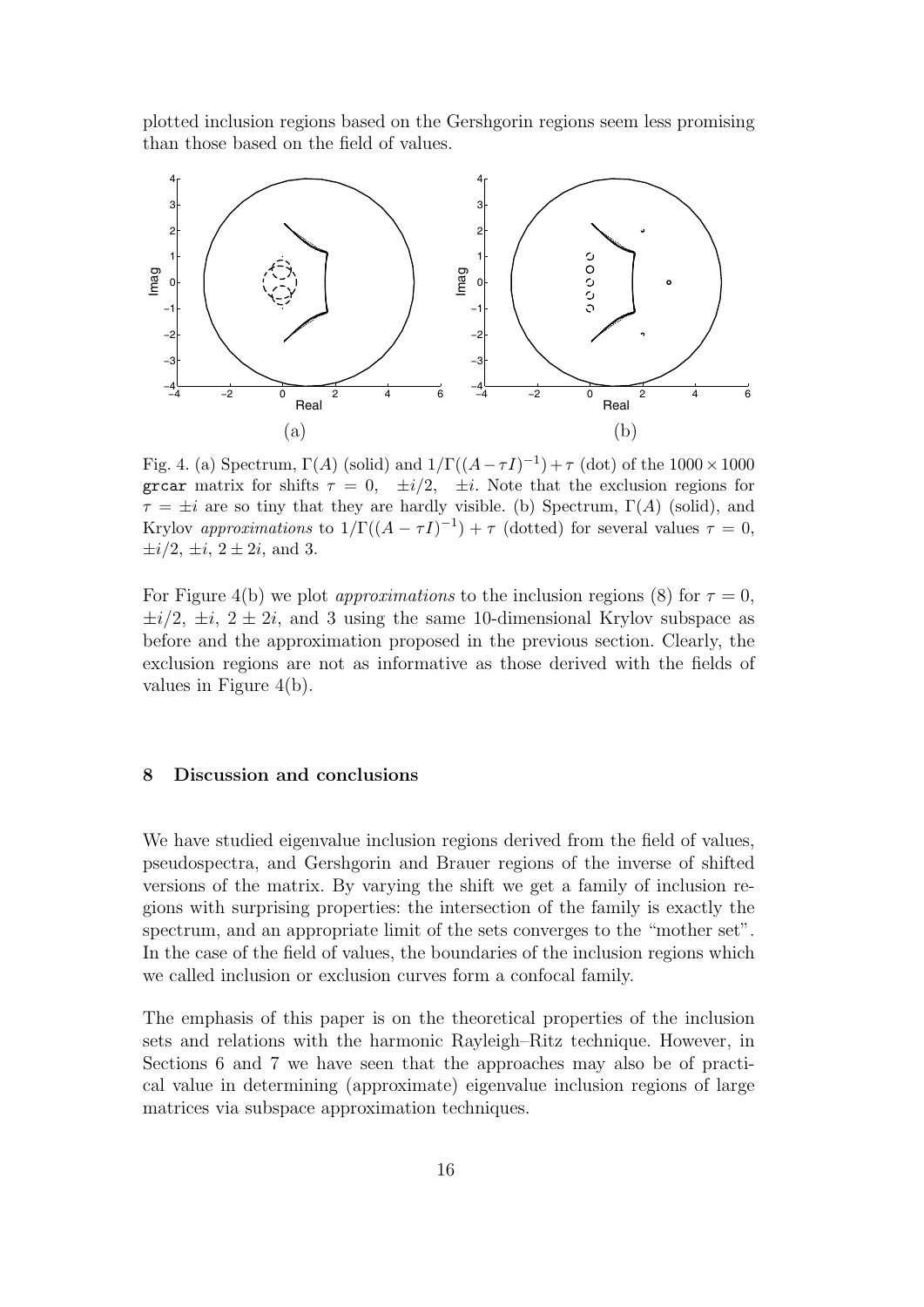#### Acknowledgements

This paper is dedicated with pleasure to Professor Richard Varga, with whom we have spent many very enjoyable hours. In particular, the second author is grateful for thirty years of friendship with Professor Varga.

# References

- [1] C. Beattie and I. C. F. Ipsen, Inclusion regions for matrix eigenvalues, Linear Algebra Appl., 358 (2003), pp. 281–291.
- [2] M. Hochbruck and M. E. Hochstenbach, Subspace extraction for matrix functions, Preprint, Dept. Math., Case Western Reserve University, September 2005. Submitted.
- [3] M. E. HOCHSTENBACH, D. A. SINGER, AND P. F. ZACHLIN, On the field of values and pseudospectra of the inverse of a large matrix, CASA report 07-06, Department of Mathematics, TU Eindhoven, The Netherlands, February 2007. Submitted.
- [4] C. R. Johnson, Numerical determination of the field of values of a general complex matrix, SIAM J. Numer. Anal., 15 (1978), pp. 595–602.
- [5] R. KIPPENHAHN, Über den Wertevorrat einer Matrix, Mathematische Nachrichten, 6 (1951), pp. 193–228.
- [6] J. C. LANGER AND D. A. SINGER, Foci and foliations of real algebraic curves, Preprint, Department of Mathematics, Case Western Reserve University, July 2007. Submitted.
- [7] T. A. Manteuffel and J. S. Otto, On the roots of the orthogonal polynomials and residual polynomials associated with a conjugate gradient method, Numer. Linear Algebra Appl., 1 (1994), pp. 449–475.
- [8] T. A. Manteuffel and G. Starke, On hybrid iterative methods for nonsymmetric systems of linear equations, Numer. Math., 73 (1996), pp. 489– 506.
- [9] R. B. Morgan, Computing interior eigenvalues of large matrices, Linear Algebra Appl., 154/156 (1991), pp. 289–309.
- [10] C. C. Paige, B. N. Parlett, and H. A. van der Vorst, Approximate solutions and eigenvalue bounds from Krylov subspaces, Num. Lin. Alg. Appl., 2 (1995), pp. 115–133.
- [11] G. W. Stewart, Matrix algorithms. Vol. II, Society for Industrial and Applied Mathematics (SIAM), Philadelphia, PA, 2001.